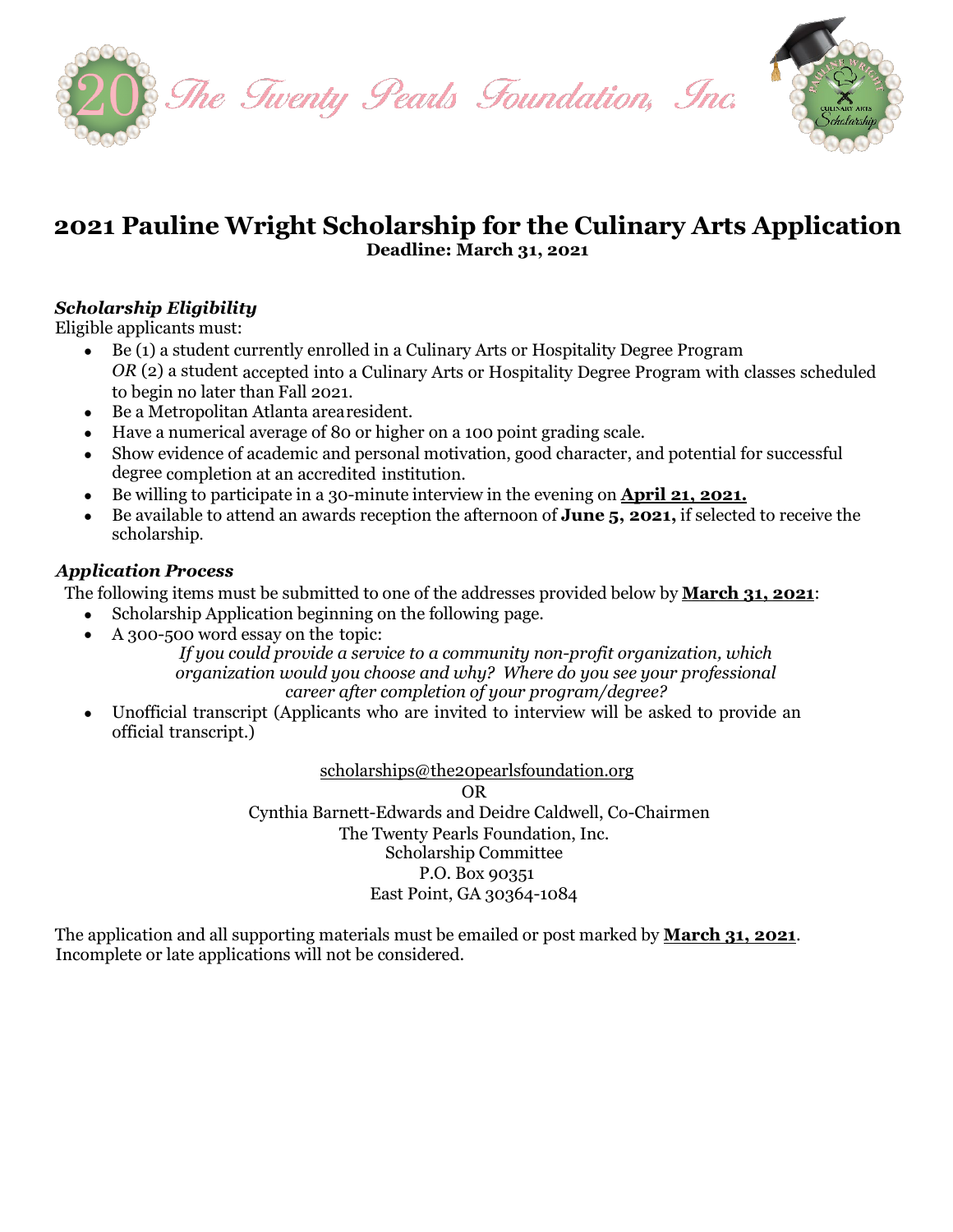# **2021 Pauline Wright Scholarship for the Culinary Arts Deadline: March 31, 2021**

Please type all information directly on this form. You may attach a resume or additional sheets if necessary.

#### *I. General Information*

|  | Home Phone__________________________Cell Phone __________________________________                                                                                                                                              |
|--|--------------------------------------------------------------------------------------------------------------------------------------------------------------------------------------------------------------------------------|
|  | E-Mail Address                                                                                                                                                                                                                 |
|  |                                                                                                                                                                                                                                |
|  |                                                                                                                                                                                                                                |
|  |                                                                                                                                                                                                                                |
|  | Course of Study New York Course of Study New York Course of Study New York Course of Study New York Course of Study New York Course of Study New York Course of Study New York Course of Study New York Course of Study New Yo |

#### *II. Extracurricular Activities*

List current and former extracurricular activities, dates of participation, and any offices you held. Include high school, community, and religious activities.

| Activity | Dates of Participation |
|----------|------------------------|
|          |                        |
|          |                        |
|          |                        |
|          |                        |
|          |                        |
|          |                        |
|          |                        |
|          |                        |
|          |                        |
|          |                        |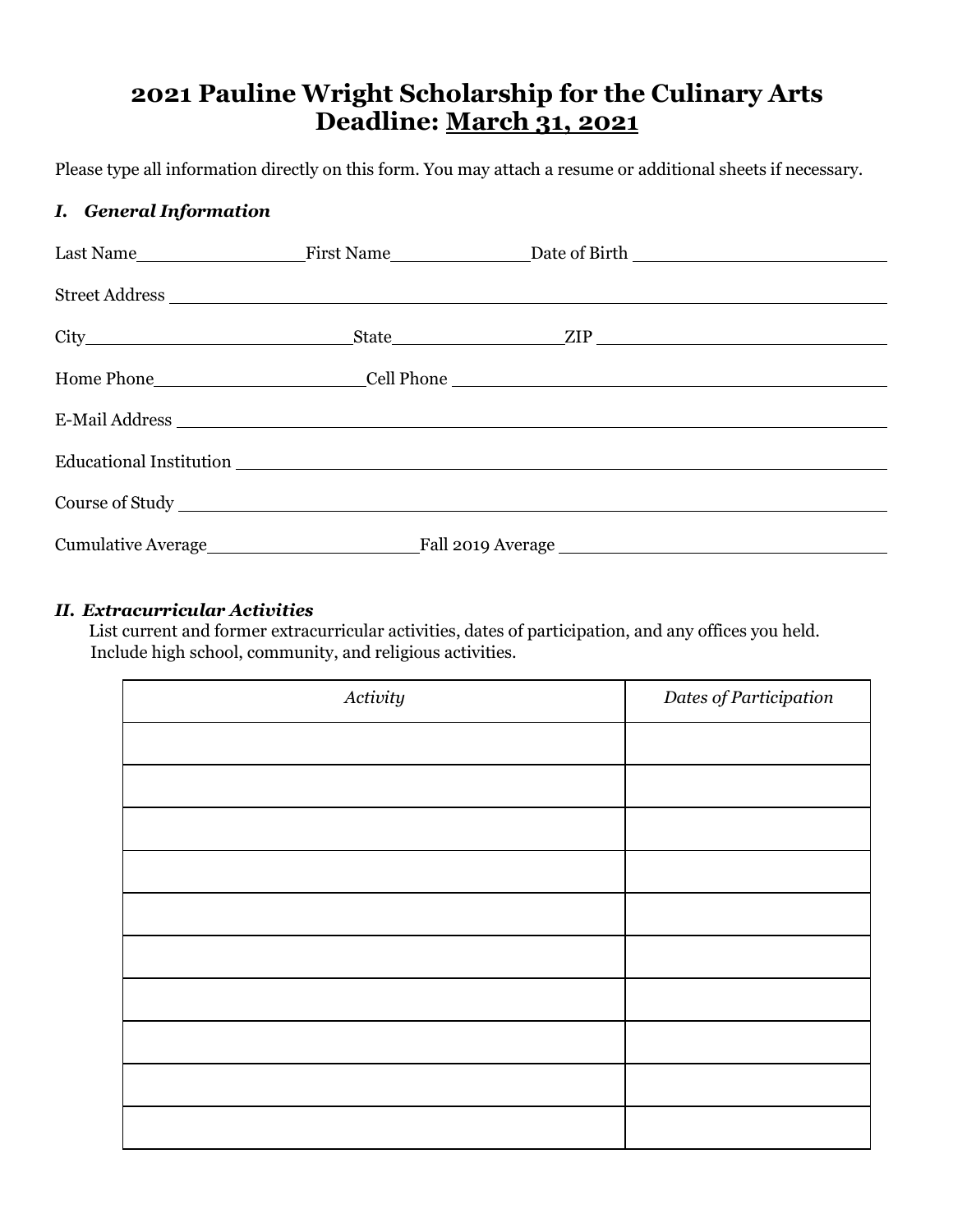### *III. Honors and Awards*

List the honors and awards you have received and the dates you received them. Include academic and extracurricular honors and awards. Include membership in honor societies.

| Activity | Dates of Participation |
|----------|------------------------|
|          |                        |
|          |                        |
|          |                        |
|          |                        |
|          |                        |
|          |                        |
|          |                        |
|          |                        |
|          |                        |
|          |                        |